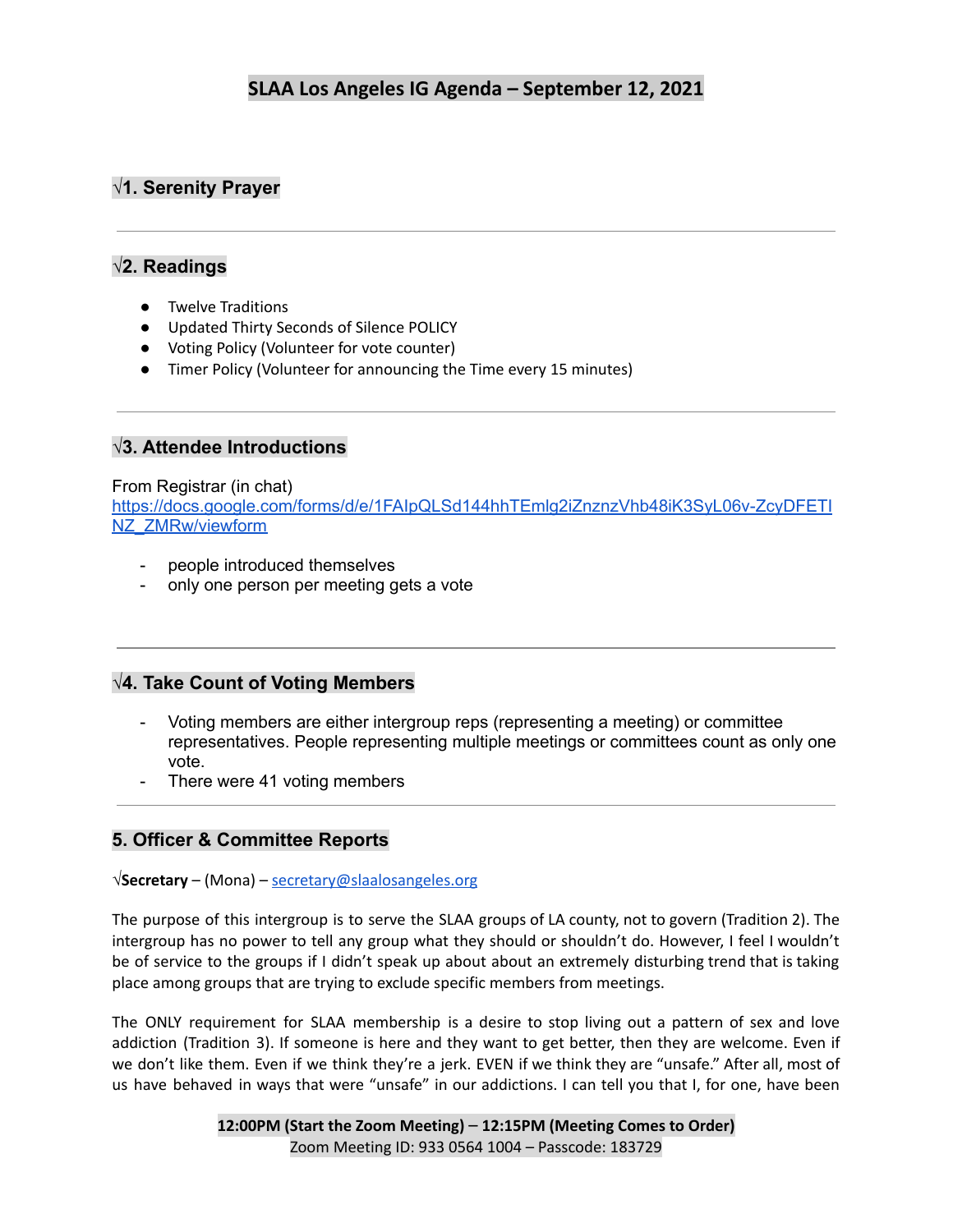"unsafe," even violent, in my addiction. I have even had an ex take out a restraining order against me. But thank God nobody ever deemed me too dangerous to be allowed into meetings!

When I have a problem with someone in a meeting (and believe me, I have plenty), that's an opportunity for me to work on something in myself. (I highly recommend the excellent SLAA booklet "Triggers as a Resource.") This program does not promise me that I will never feel uncomfortable. In fact, learning to handle my own discomfort is what keeps me sober. My first sponsor used to say "I can measure my recovery by the amount of discomfort I can tolerate." She also taught me that, because of my disease, I sometimes can't tell the difference between *feeling* unsafe and actually *being* unsafe. I can feel unsafe in situations that are actually completely safe (and yet I have put myself in truly dangerous situations without ever realizing just how unsafe I was). I think we can all benefit from asking ourselves "Am I *actually* unsafe right now, or am I just uncomfortable?"

Additionally, SLAA takes no opinion on outside issues (Tradition 10), and an interpersonal conflict between two members is definitely an outside issue. The group must have no opinion. The individual members *within* the group can have all the opinions they want, but the group does not take sides. Taking sides in an interpersonal conflict threatens the unity of the group, and our personal recovery absolutely depends on unity (Tradition 1). Let us not forget that our only purpose is carrying the message to the sex and love addict who still suffers (Tradition 5) - even if we don't like them.

Thank you for listening, and thanks again, Dave G., for covering for me this month!

\*\*\* a new voting member of intergroup raised their hand to state that this did not feel like a report, but more like somebody's personal take on a very complex issue

#### **√Record Keeper** – (Katie)

*See last month's minutes in Google Drive Intergroup folder.*

## **√Treasurer (DeTria)**

*See detailed report in Reports folder.*

# AUGUST TREASURY REPORT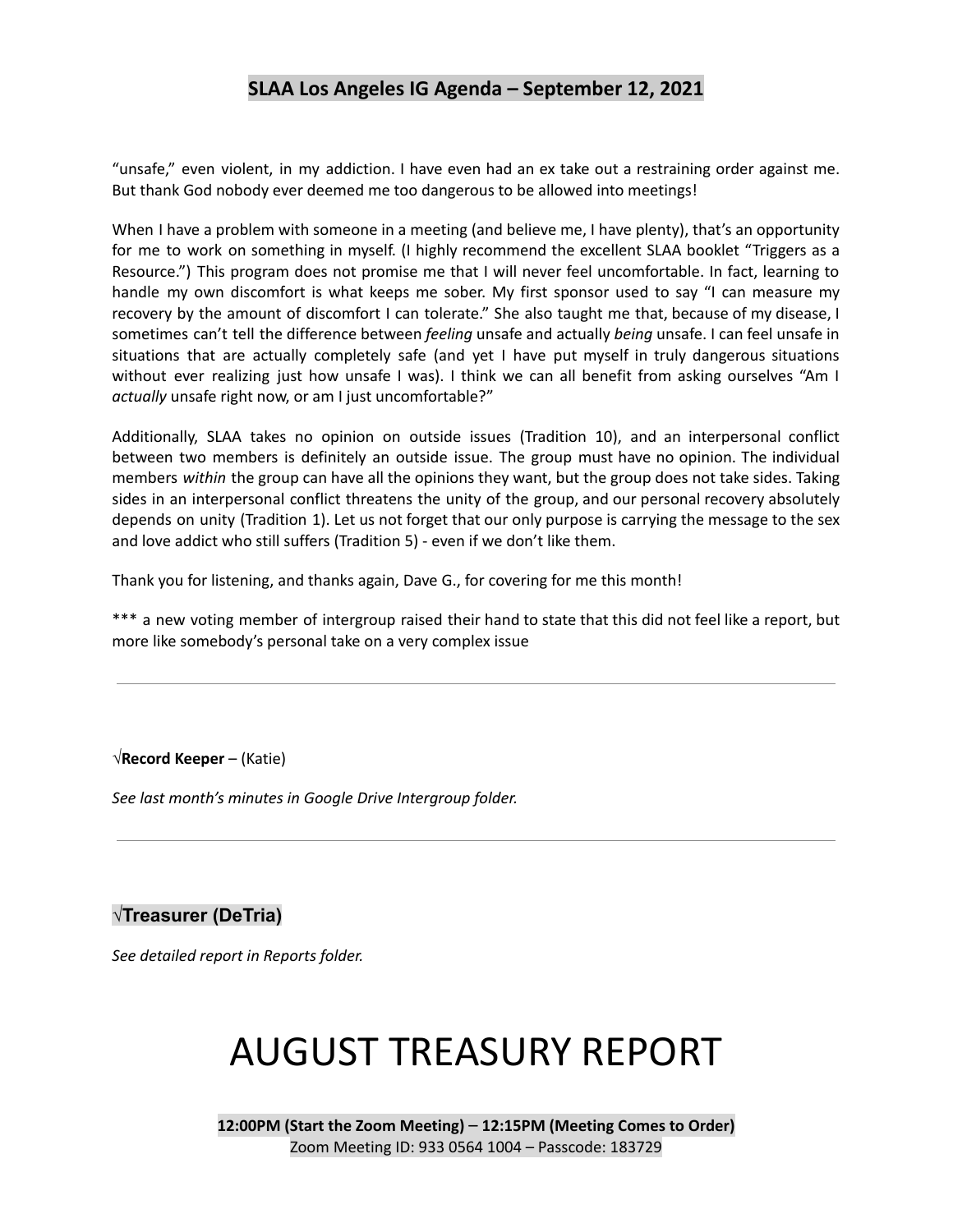#### **BEGINNING BANK BALANCE \$32,901.21**

|                      | <b>AUGUST INCOME</b>   |            |              |            |          |
|----------------------|------------------------|------------|--------------|------------|----------|
|                      | Intergroup             | <b>FWS</b> | H&I          | Literature | Retreat  |
| Monthly Total        |                        |            |              |            |          |
|                      | \$848.50               | \$36.83    | \$0.00       | \$790.80   | 4,530.00 |
| \$6,206.13           |                        |            |              |            |          |
|                      | <b>AUGUST EXPENSES</b> |            |              |            |          |
|                      | Market Place           | Website    | Lit Purchase | Zoom       | Other    |
| <b>Expense Total</b> |                        |            |              |            |          |
|                      | $-525.00$              | $-589.72$  | $-5598.10$   | $-532.68$  | $-5.53$  |
| $-5751.03$           |                        |            |              |            |          |

#### **ENDING BANK BALANCE \$38,356.31**

#### **√Bottom Line Editor – (Jamie)**

This 4-page digital newsletter now includes the Registrar's in-person meeting list (as of 9/10/21). FYI, I deleted several of the suspended meetings from this list to save space.

If you are an Intergroup Representative for an in-person group meeting that is on the Registrar's list, then you may pick-up 10 printed copies of The Bottom Line for distribution within your group. I would have your copies, at no cost for you, at the next in-person Intergroup meeting.

#### **√Meeting Registrar – (Dave)**

Please sign in for your meetings at https://forms.gle/wvu3vNKtBrqMua229 using following options:

In-Person ONLY, In-Person (currently suspended due to COVID), Hybrid Both In-Person AND Online, Online ONLY

If you represent more than one meeting, please fill out the form for each meeting. The website has a list of the **28** known in-person meetings at https://tinyurl.com/SLAALAMeetings

> **12:00PM (Start the Zoom Meeting)** – **12:15PM (Meeting Comes to Order)** Zoom Meeting ID: 933 0564 1004 – Passcode: 183729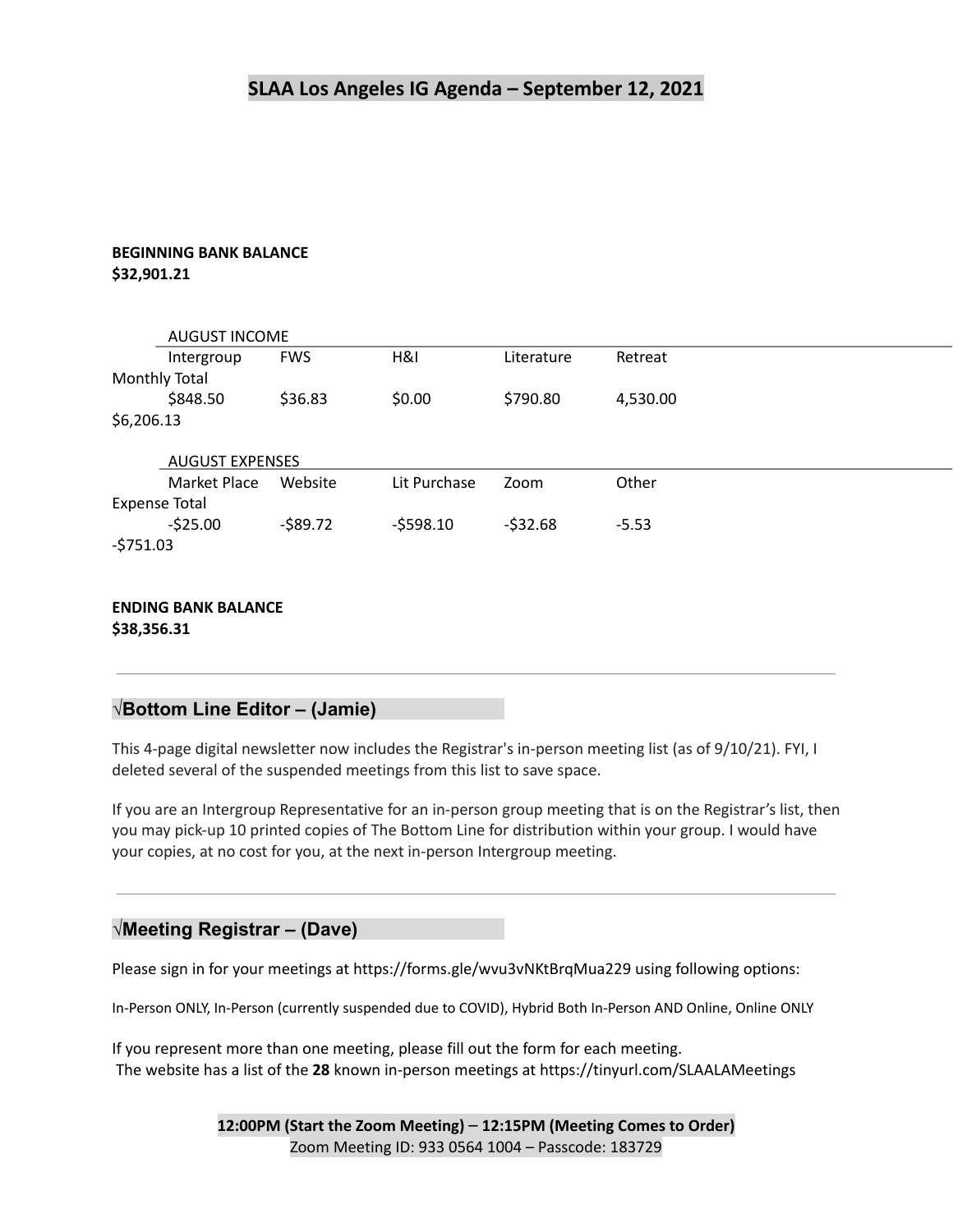Got a couple of reports of people having trouble finding the meetings. If you have a confusing location, consider putting up signage or having a greater.

If you email me and the webmaster with the in-person meeting information, the spreadsheet will normally be updated with 24 hours.

#### **Virtual Meeting Registrar** – (Matt)

No report submitted.

**√ Phone Line** – (Kev)

#### **√Literature – (Claire)**

\$1330.10 last 30 day revenue as of Sept 2021 intergroup.

Make sure to let buyers know to put "literature" in the Venmo or PayPal memo description section. If you are a lit rep for an in person meeting you can still currently schedule a lit order with me whenever just email me at literature@slaalosangeles.org and look at directions on how to order on our website at slaalosangeles.org/order and inventory and costs and how to pay. Depending on if we go back to in-person Intergroup we will determine if we want to continue to do additional pick up/drop off people outside of just the Intergroup meeting once a month which was how we did it before the quarantine.

LIT. REPS. - I have a suggestion to improve literature sales, if you do not already, maybe try highlighting one piece of literature you like in your announcement and then of course always sharing the link in the chat to our order page slaalosangeles.org/order. Thanks!

THE MORE YOU KNOW: We buy in bulk for max discount and our Intergroup covers taxes and shipping so In-Person literature is the best deal if you live in LA, but you can still always buy directly from slaafws.org where there are more items like audio converted literature options, or all the Spanish literature (that we in LA Intergroup do have for free available upon request, email literature@slaalosangeles.org if you would like some).

#### **√ Journal Rep – OPEN**

Position needs to be filled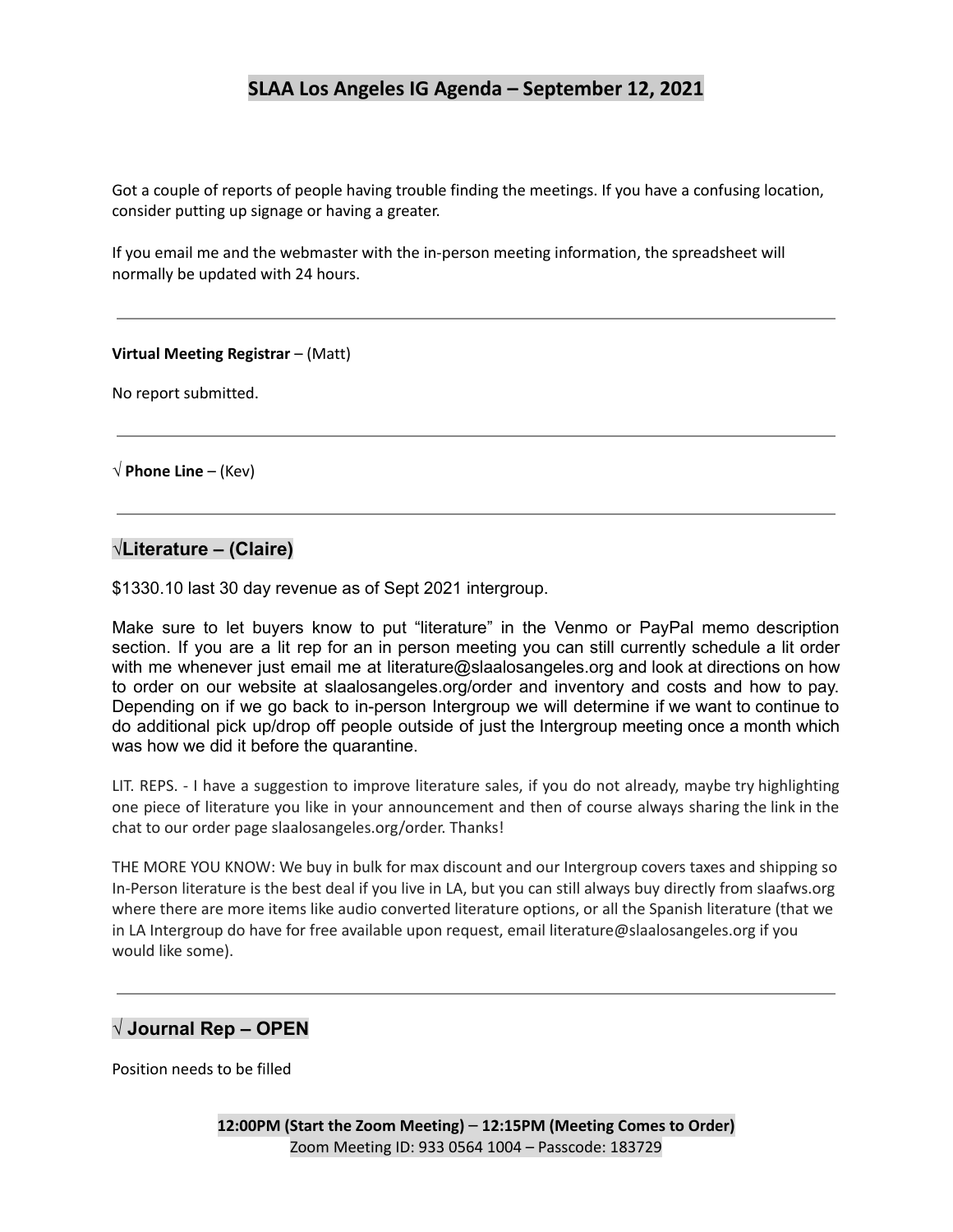## **√ Webmaster – (Jayk)**

Do you want the latest news on in-person meetings, special SLAA events, and further goings-on in our community? Check out the slaalosangeles.org website, it's a special place, and it has a thorough directory of all our meetings.

With in-person meetings opening back up, there is now a consistently updated spreadsheet of new in- person meetings on the website. We edit it every day. I created a Google Sheet and filled it in with all the information we have, and then gave Registrar Dave access to edit it, so currently both he and I are updating information as information changes.

Have you tried to visit an in-person meeting and it's not there? Let us know. Email me and the registrar and let us know right away. Please email registrar@slaalosangeles.org and webmaster@slaalosangeles.org .

If your in person meeting wants to be listed on the SLAA Los Angeles website, email us, and it will get listed. But also please make sure to attend the Intergroup meeting, as our original way of verifying meetings was having them attend the Intergroup meeting at least twice.

Between Aug 8 to Sept 9 we had 6,957 total site sessions, with 3,827 unique visitors. 2818 new visitors, 1019 returning. We had visitors from as far away as Bangladesh, Jordan, and Uganda! Our site is still most popular on Tuesdays at 7pm.

You can go to the SLAA Los Angeles website for copies of the Intergroup minutes, the most recent issue of the Bottom Lines, and to find the latest Journal question, as well as to find a directory of audio recordings of speaker shares! Got any questions or want to add/change anything? Email me at webmaster@slaalosangeles.org

#### **√Workshops & Retreats – (Gil)**

The SLAA Los Angeles Workshops & Retreats Committee Presents: BUILDING PARTNERSHIPS

'...we came to find intimacy with ourselves, intimacy with God, and then intimacy with others.'

Saturday, September 18th from 1:00 to 4:00PM (PST) via ZOOM

\*FREE to Attend; Workshop opens @ 12:45pm & starts promptly @ 1:00pm (PST)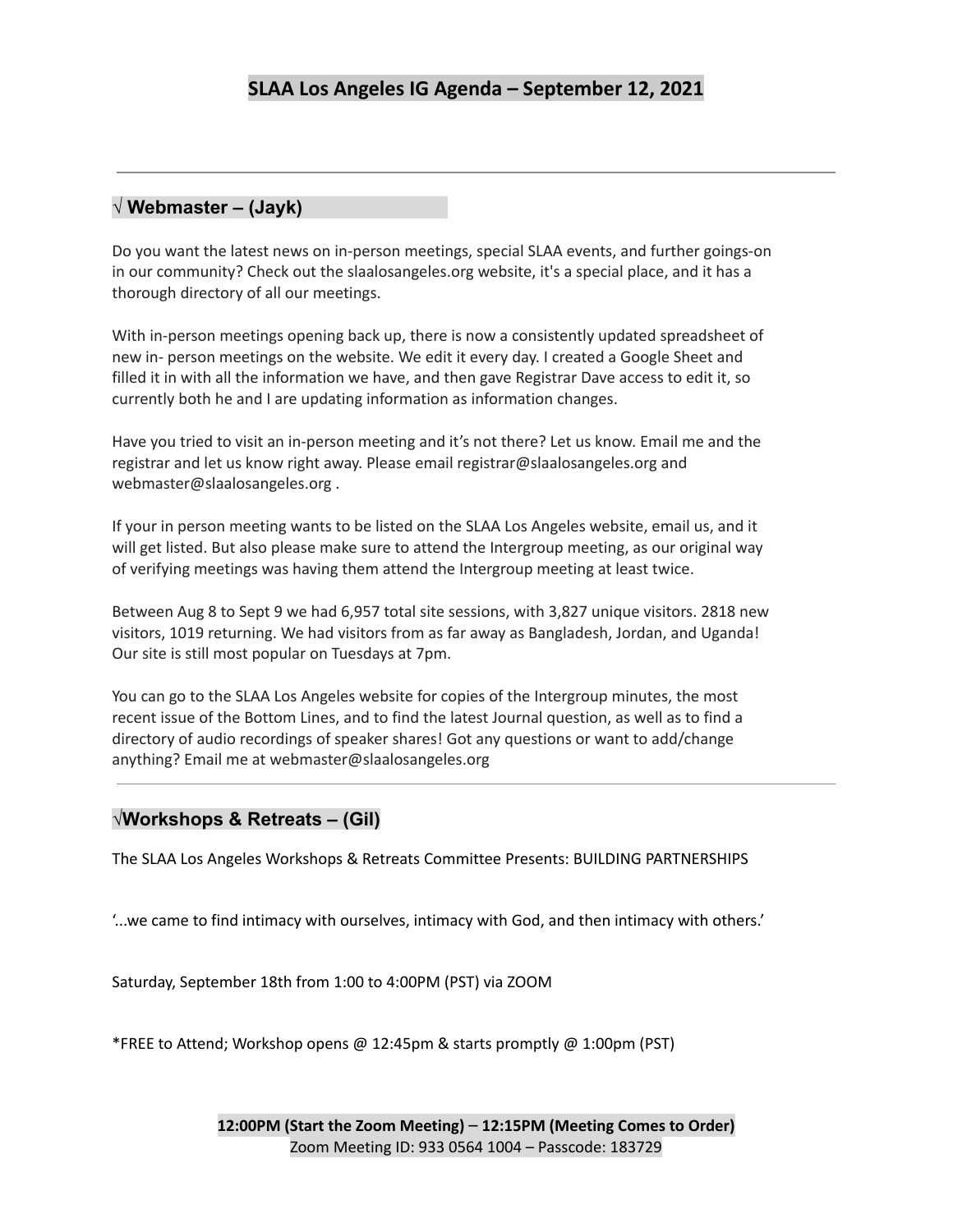Our Basic Text suggests that a major sign of recovery is the ability to form trusting 'partnerships' with ourselves, God, and with others. However, fear, resentment and our character defects can undermine this task. Join members of SLAA as we explore barriers to healthy relationships. There will be a speaker on each topic and each speaker will be followed by small group discussions. The workshop won't focus on building primary-exclusive partnerships but rather on the daily relationships we have with ourselves, God, and with others. For more information: contact your Intergroup Rep or gglind@yahoo.com or gilh.recovery@gmail.com

ZOOM Meeting ID: 843 0633 4257 Password: wrkshp4

\*\*Please do not post this flyer or any of the ZOOM details on any public websites\*\*

MALIBU RETREAT INFO:

## **Friday, November 26th through Sunday, November 28th Serra Retreat Center, Malibu, California**

Our 24th annual SLAA retreat will be held once again at the Serra Retreat Center, a monastery located in the foothills of the Santa Monica Mountains overlooking the Pacific Ocean. Surrounded by quiet gardens and fountains, the Center is the ideal setting for a re-commitment to personal recovery.

The retreat was developed as a time for reflection and renewal with plenty of opportunity for quiet walks and conversation. Planned activities include workshops, small group sharing, a recovery panel, keeping current meetings, and group activities. Also, the retreat is a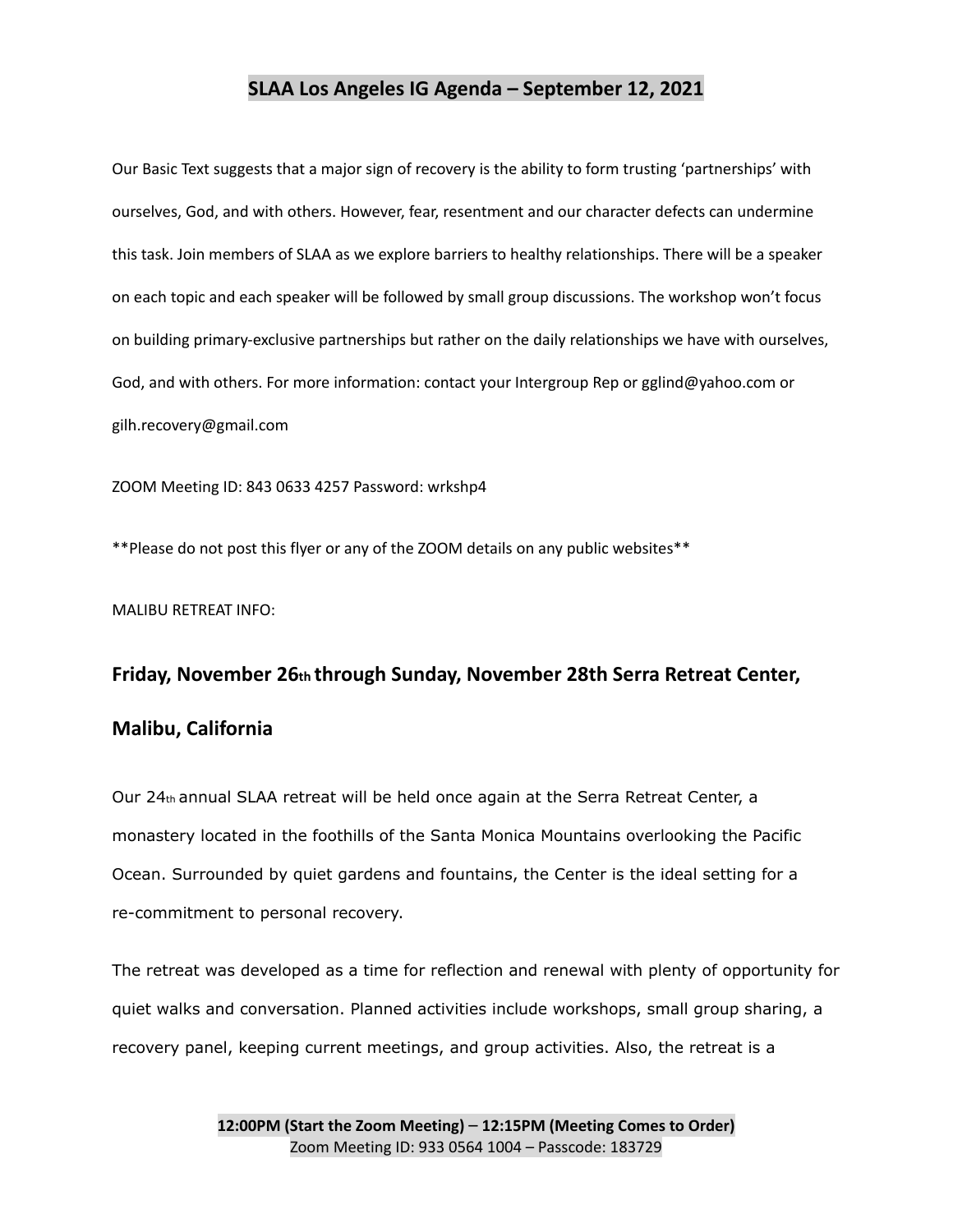fundraiser for FWS (Fellowship-Wide Services) and a portion of the proceeds will be sent to them.

\$250 each shared/double room occupancy or \$310 single room occupancy before November 1st \$270 each shared/double room occupancy or \$330 single room occupancy after November 1st

Retreat fee includes room, linen, all meals from dinner on Friday night until lunch Sunday, and all activities. Registration and attendance limited to 70 people so early registration strongly advised. No scholarships or refunds available – we ask you to find a replacement if you've registered and can't attend.

To register, send this completed form and retreat fee to: SLAA-L.A., % G. Lindsay, 756 So. Plymouth Blvd, No 3, Los Angeles, CA 90005

Make checks payable to: S.L.A.A. Los Angeles, Inc Directions & instructions will be sent to you on receipt of your registration For additional info: 323-933-6015 or gglind@yahoo.com

## **√H&I Committee – (Rachel W)**

The H&I Committee would like to suggest that individual meetings elect an H&I rep as a new service position. This service person can attend the committee meeting (anyone can attend!) each 2nd sunday once a month and keep the meeting updated on H&I happenings and the importance of H&I. And to please share this announcement at their meetings each week:

**My name is \_\_\_\_\_\_\_\_\_\_\_\_\_\_\_\_ and I am a Sex and Love Addict.**

**H&I stands for Hospitals and Institutions. We are a subcommittee of SLAA. We bring the message of SLAA recovery into places where there are addicts who cannot get to meetings.**

> **12:00PM (Start the Zoom Meeting)** – **12:15PM (Meeting Comes to Order)** Zoom Meeting ID: 933 0564 1004 – Passcode: 183729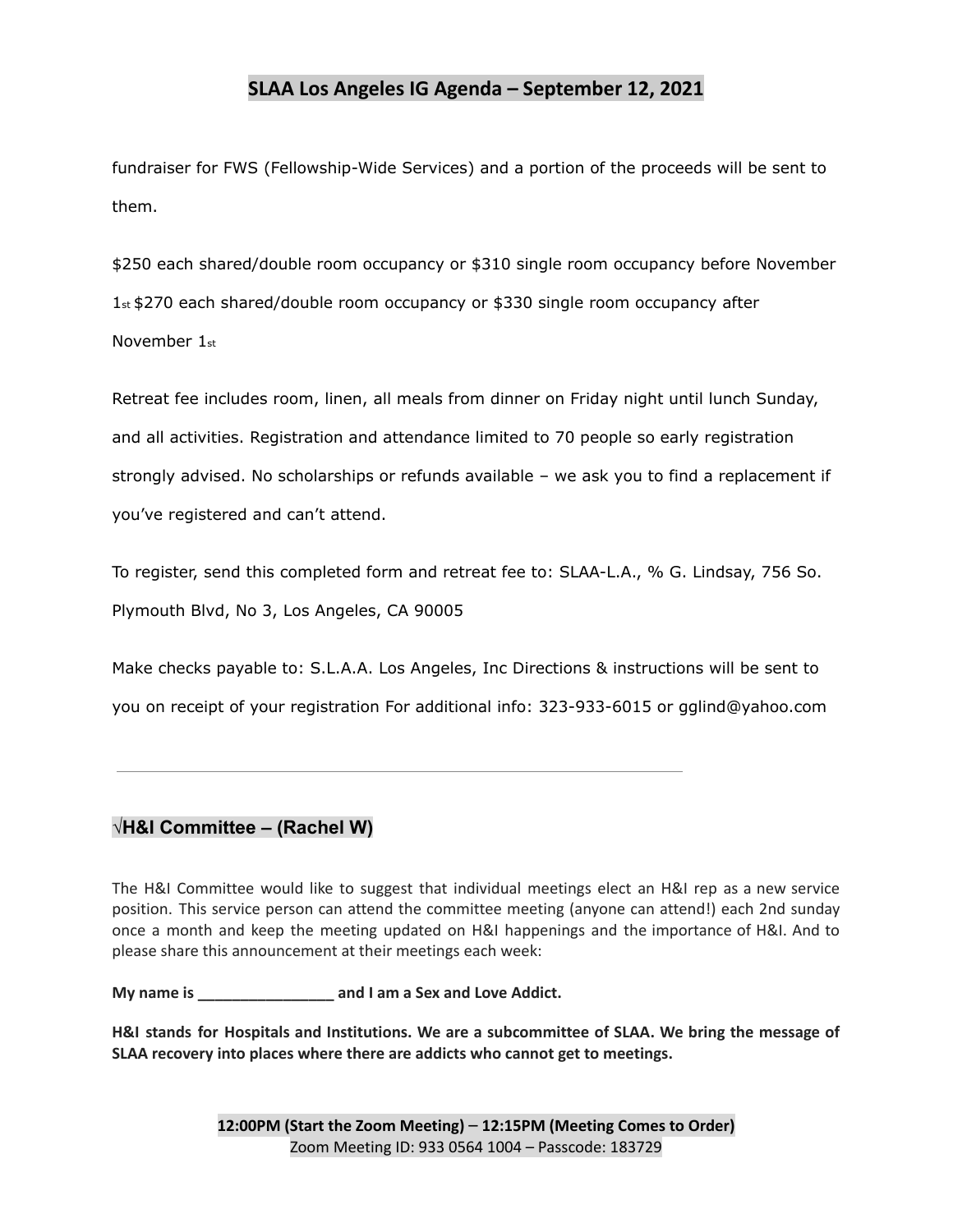Anyone can come and join the committee. It's a great way to be of service, practice the 12th step, and **carry the message. You can get involved with this committee by attending the H&I Committee meeting** on the 2nd Sunday of every month at 2pm on ZOOM, right after intergroup. See me after the meeting **for the link or I'll post it in the chat.**

Topic: H&I Committee Meeting

Time: This is a recurring meeting Every 2nd Sunday at 2:00 PM after intergroup

https://us02web.zoom.us/j/81735567176?pwd=Yzd3UE5GUlUxRzZPMVJ0SC90bG14dz09

Meeting ID: 817 3556 7176

Passcode: service

Thank you for letting me be of service.

We are open to suggestions for H&Is to reach out to and are looking for people willing to participate in Zoom as well as in person SLAA panels!

Email slaahic@gmail.com to get involved and also attend the meeting on zoom!

## **√ Speaker List Keeper – (Matthew)**

Stats for the month:

11 contacts to speakerslist@slaalosangeles.com 8 requests for speakers list

5 new speakers added

1 volunteer removed from list

How reps can help support this program:

● Please make an announcement at every meeting that meetings need speakers and there is no

time requirement! They can volunteer or get info at https://www.slaalosangeles.org/volunteersspeakers-list.

● Share the flyer in chat on zoom or pass around at live meetings.

Also, if they need a list of available speakers, they can send an email to:

speakerslist@slaalosangeles.org

**12:00PM (Start the Zoom Meeting)** – **12:15PM (Meeting Comes to Order)** Zoom Meeting ID: 933 0564 1004 – Passcode: 183729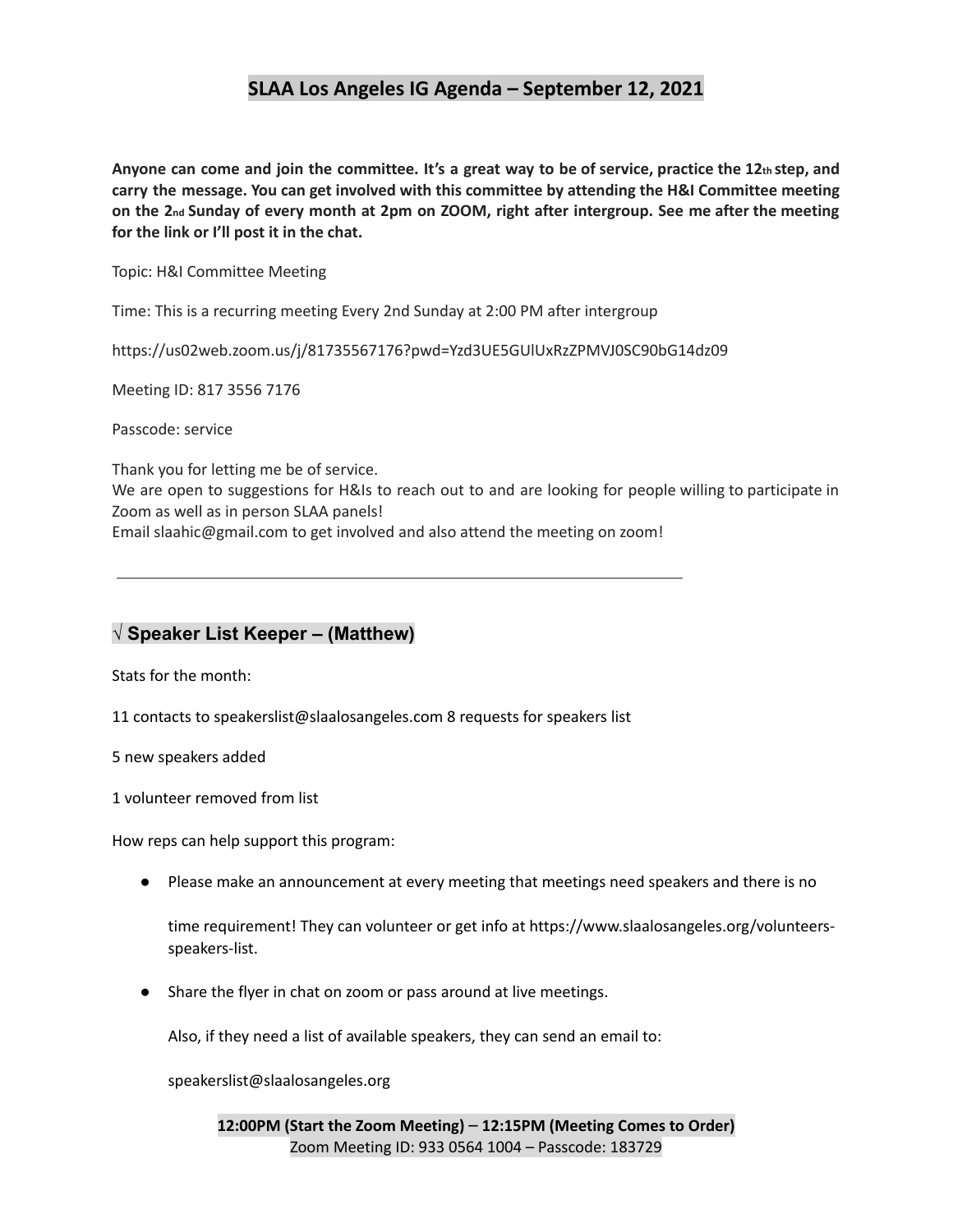Thank you for your support!

## **Literature Copier – (open)**

#### **Audio Library Committee – Terhys**

- Needs someone to take over the commitment
- The audio library is a place where people can submit their recorded shares (after they sign the waiver!)

## **√ ABM Delegates – (Glenn S, Jayk, Dianne, Gil, Robin (alternate), Rachel (alternate)**

#### **FWS Conference Committees:**

**Literature Committee Conduit – OPEN**

## **Sponsorship Committee Conduit – (Kev)**

Kev wasn't able to attend the last meeting.

#### **Steps, Traditions, & Concepts Conduit – (Noah)**

- Group is reviewing the Concepts and reviewed Concept Six.
- The CLC edited Framework for Living (Twelve & Twelve & Twelve) has been received by the committee (from the CLC) and was reviewed.
- Dave G is creating an outline on the practical application and spiritual principle of "Anonymity" and is bringing it to the next Group for input.

#### **Translation Committee Conduit – Jennifer**

#### **Diversity Committee Conduit – (Forest)**

Email Forrest at forrestxii@gmail.com if interested in coming to the CDC meeting. First Saturdays 9am pacific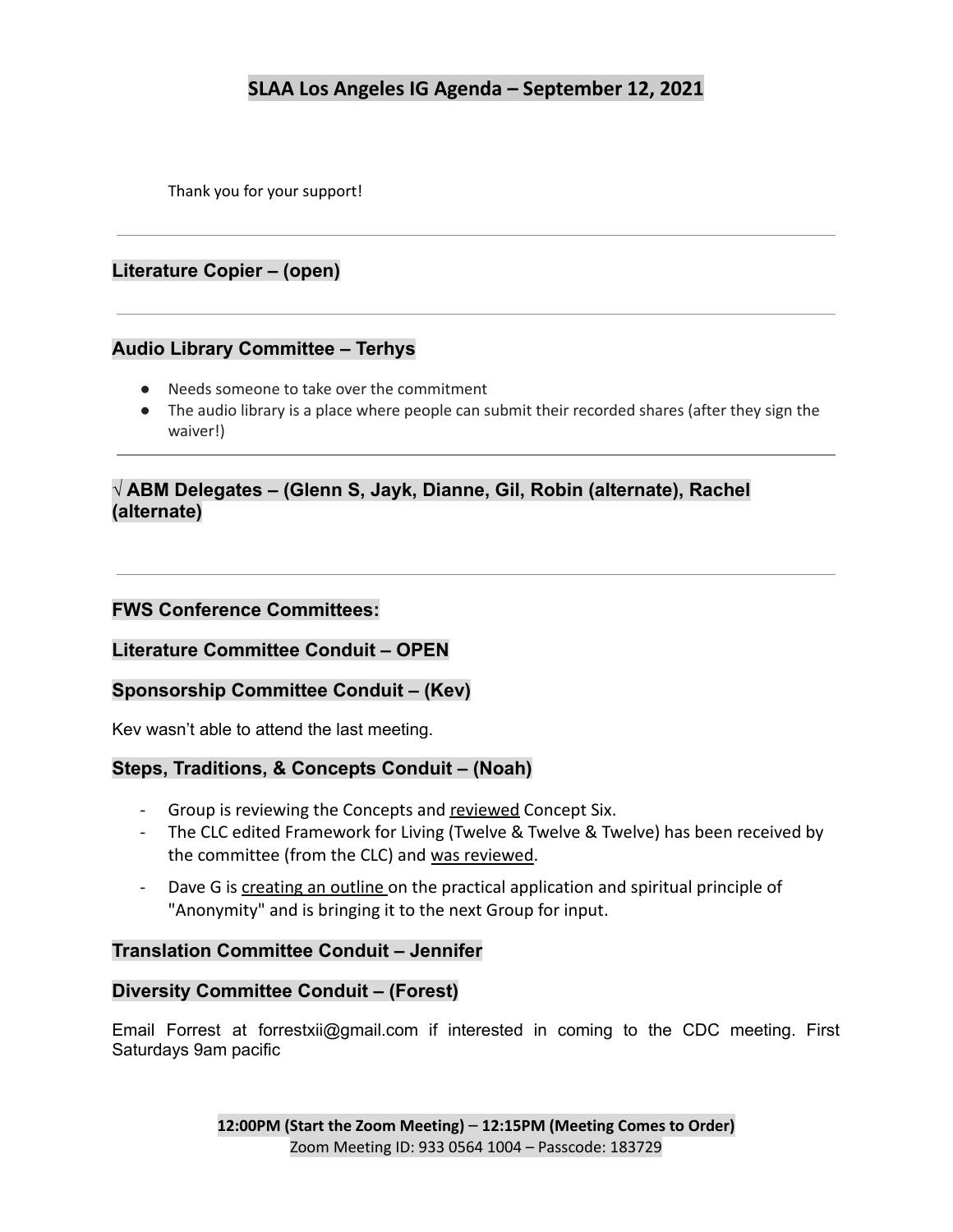#### **SLAA Los Angeles, Inc. Board of Trustees – (Dave G, chair)**

[https://drive.google.com/file/d/1PIrHlpMKdtYW5zX19B\\_6CDlLVpeo2TRv/view](https://drive.google.com/file/d/1PIrHlpMKdtYW5zX19B_6CDlLVpeo2TRv/view)

#### **6. New Business**

- a. Sarah made a substitute motion that we go to in person hybrid meetings and that motion passed.
- b. MOTION: Move the intergroup meeting to SHARE! Culver City, maintaining Zoom hybrid option for those who aren't ready to attend in person. (Max) – see "Motion A" attachment for more details
	- i. 13 people raised their hands to vote for this location.
- c. MOTION: Move the intergroup meeting to Silverlake Community Church, changing the start time of the meeting to 3:30 PM, maintaining Zoom hybrid option for those who aren't ready to attend in person. (Jayk)
	- i. 28 people raised their hands to vote for this location, so the Silverlake location will be our new meeting location for intergroup.
- d. Fill open service commitments:
	- § Audio Library Rep § Journal Rep § Mail Clerk § FWS Committee Liaisons
- e. Item for Discussion: Groups attempting to exclude specific members from meetings and how this goes against our 12 Traditions. (Nancy)
- f. MOTION: In order to be listed in the SLAA Los Angeles meeting directory, groups must agree to abide by the 12 Traditions. (Kelsey)

\*\*\*items d,e,f will be tabled for next month because we ran out of time at 2:00 pm PST